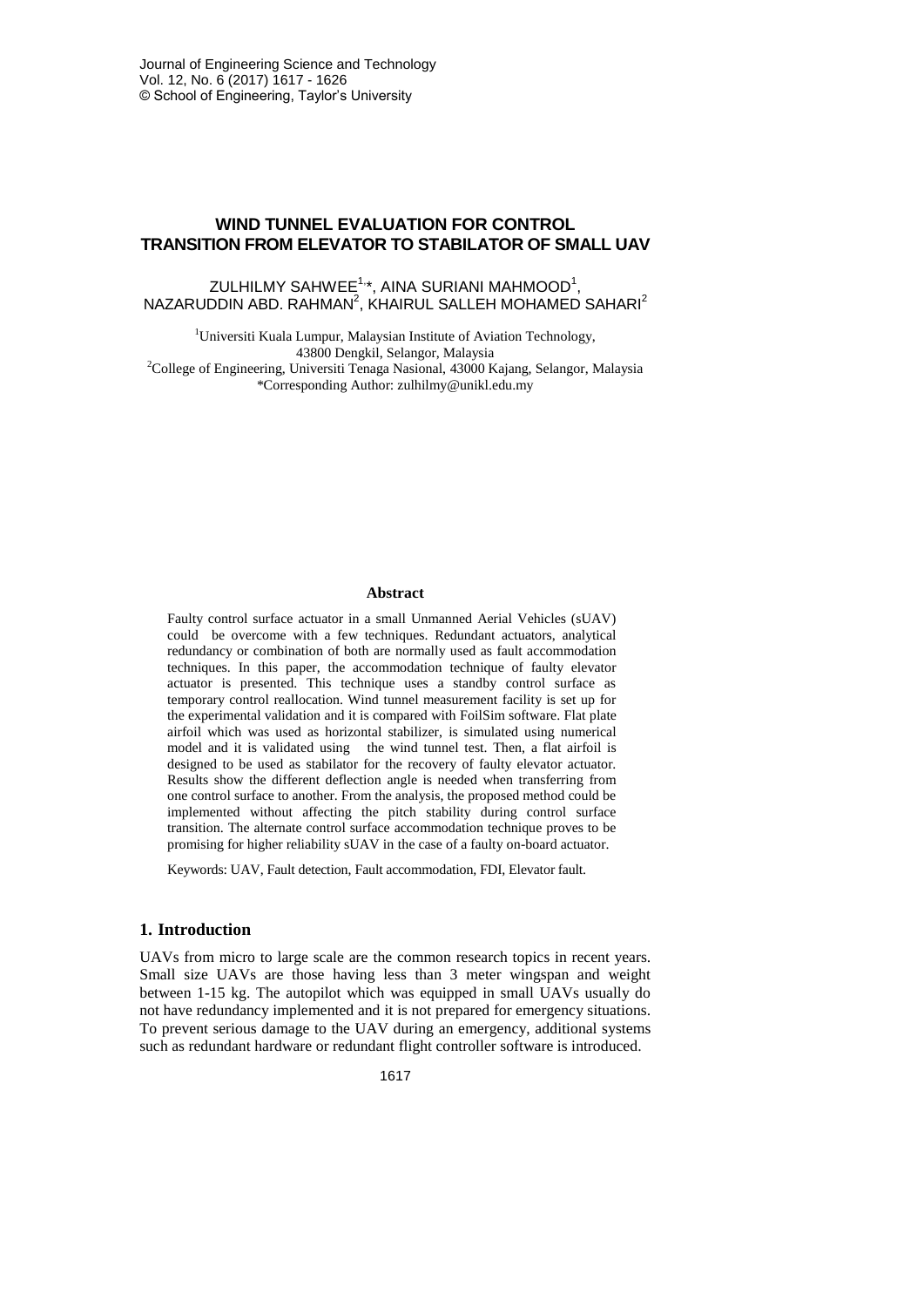In daily UAV operations, the UAV servo actuator, which controls the movement of the control surface, is exposed to the harsh environmental condition and mechanical stress. Most probable failure of UAV component comes from malfunction of servo actuator. Among the servo actuators installed, elevator servo actuator is the most crucial compared to aileron and rudder [1] since it provides increase or decrease of the lift force to control the aircraft [2] altitude. Figure 1 shows one of many cases where the gear within the servo actuator fails.



**Fig. 1. Faulty servo actuator.**

 To prevent serious damage to the UAV, the fault accommodation techniques were explored by few researchers. Some of these techniques are analytical redundancy, data fusion and dual actuators [3].

Normally, in small UAV, either elevator or stabilator is actively used for longitudinal control of the vehicle. Figure 2(a) shows the use of all-moving horizontal stabilizer as longitudinal control. This technique is used, for example, by the PUMA UAV manufactured by Aeroviroment. The use of all-moving horizontal stabilizer is also employed by many fighter aircrafts to provide a better maneuverability. This is due to the bigger surface area of the horizontal stabilizer. The challenge in implementing the stabilator as a longitudinal control is the higher forces needed to move the control surface. Very precise control is also needed as it is very sensitive.

Figure 2(b) shows the use of elevator for longitudinal control. This is a common method that can be found on many UAVs to control the altitude. This method is widely used as it requires less powerful actuator and a smaller actuator, thus reducing the weight. The drawback of using elevator is less maneuverability of the aircraft compared to using stabilator.

To increase the reliability and availability of the UAV, one of the efforts is to design UAV which is capable of tolerating potential faults and prevent faults from developing into serious failure while providing a desirable performance [4-5]. Manned aircraft manufacturers provide high level of hardware redundancies [6] to improve the reliability, but the same redundancies used in small UAV might result in unacceptable increase in system weight and cost [7-8].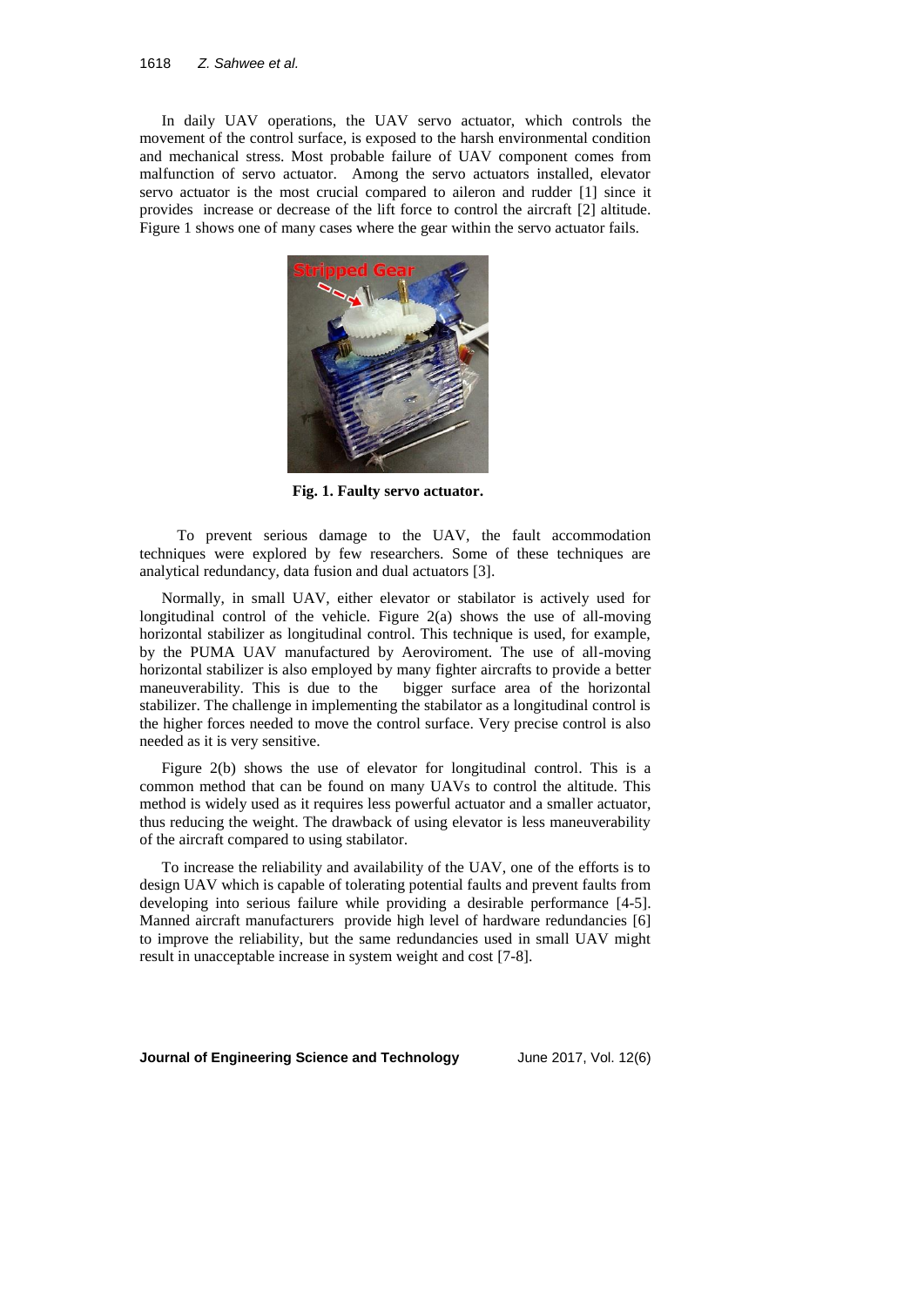

**Fig. 2. Aircraft longitudinal control (a) stabilator, (b) elevator.**

Automatically detecting the fault, finding the location and severity of it are crucial for unmanned vehicles. A simple and effective method implemented onboard must be robust and can be implemented in real-time applications [9]. When fault has been detected, control reallocation technique can then be applied to redistribute control effort amongst the available healthy actuators [10-11]. In this paper, a method to experimentally validate the concept to accommodate actuator fault in small Unmanned Aerial Vehicles is presented.

#### **2. Background of Accommodation Technique**

The proposed method of fault accommodation is by using redundancy in the control surface. The basis for this method is, once the actuator fault is detected, an alternate control method is used. In normal operation, an elevator is used primarily as the longitudinal control. Once the faulty actuator is detected, stabilator control is used temporarily to bring back the UAV safely. This method is explored due to its simple mechanism and low impact on the UAV weight. Furthermore, the actuator for the stabilator is in standby mode during normal operation and only activated if any fault occurs. Control reallocation has been reused recently due to the development of high performance and highly redundant aircraft [10].

There are also some researches on actuator redundancy by using dual actuators. This method has been explored by a research team in University of Minnesota [11]. The dual actuators are applied to the rudder of the UAV to control the yaw movement. While this method would provide emergency recovery if faulty actuator occurs, it is also faced with the probability of both the actuators fail at the same time. This is because the actuators are subjected to similar stress and workload.

Figure 3 shows the horizontal tail with control surface redundancy has been implemented. The white section is the elevator control surface which is used during normal operation. The blue section is the horizontal stabilizer surface which acts as stabilator when faulty elevator actuator occurred. A microcontroller is used for the fault detection and control surface reallocation process.

 The transition from the elevator to stabilator needs to be smooth during the control reallocation. Without it, the UAV will be unstable thus leading to crash when the control reallocation commenced. The experimental setup section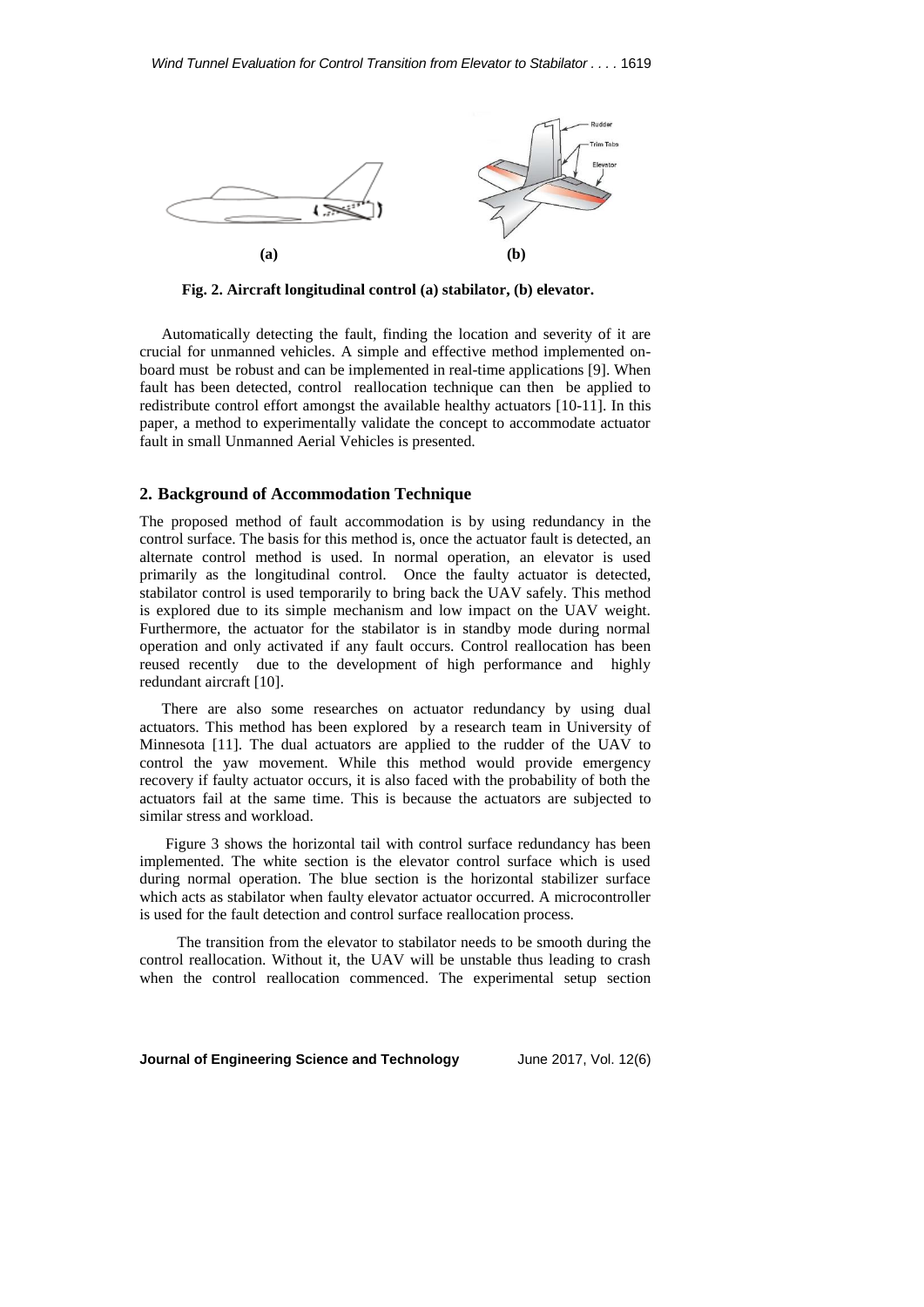describes the hardware development and simulation to identify the flight characteristic during the transitional period.



**Fig. 3. All-moving horizontal stabilizer with trailing edge elevator.**

## **3. Experimental Setup**

The experimental setup was divided into 2 categories. The first category was the development of the wind tunnel measurement. The second category was the experimental test of the flat airfoil to be used in the actual UAV.

To facilitate data collection, the data acquisition system for wind tunnel was developed. The development of data acquisition system is explained in 3.1. Next, the wind tunnel measurement system was validated using FoilSim, an airfoil simulation software. Finally, by using flat airfoil, the elevator actuator fault accommodation was designed and validated.

### **3.1. Wind tunnel measurement**

Prior to implementing the accommodation technique to an actual flight, wind tunnel test was performed. The wind tunnel tests were conducted using low-speed open circuit wind tunnel. The wind tunnel test area dimension is 350 mm width by 350 mm length with 300 mm deep. The model blockage percentage is 1.4% which is better than recommended 7.5% [12]**.** The test provided numerical analysis data for the deflection angle needed during the transition from the elevator to stabilator. The results from the wind tunnel test were also used to validate the numerical model for the lift coefficient, *Cl*, of flat plate airfoil. Drag and lift force measurement have been made by using a load cell sensors. Figure 4 shows the configuration of the sensor to measure the lift and drag of the airfoil. Vertically oriented sensors were used to measure the lift while the horizontally aligned sensor was used to measure drag.

 Suspended weight was used for calibration of the sensors. The linear equation of the lift and drag was computed and it was used for data measurement. After completing the sensor calibration process, NACA 2412 airfoil was used for the validation of the wind tunnel measurement. From the NACA 2412 airfoil wind tunnel experiment data, it was found that the error for the wind tunnel measurement was within 5% from the published data [12]. Furthermore, the experimental result shows the consistency of the *Cl, Cd* with data from [13].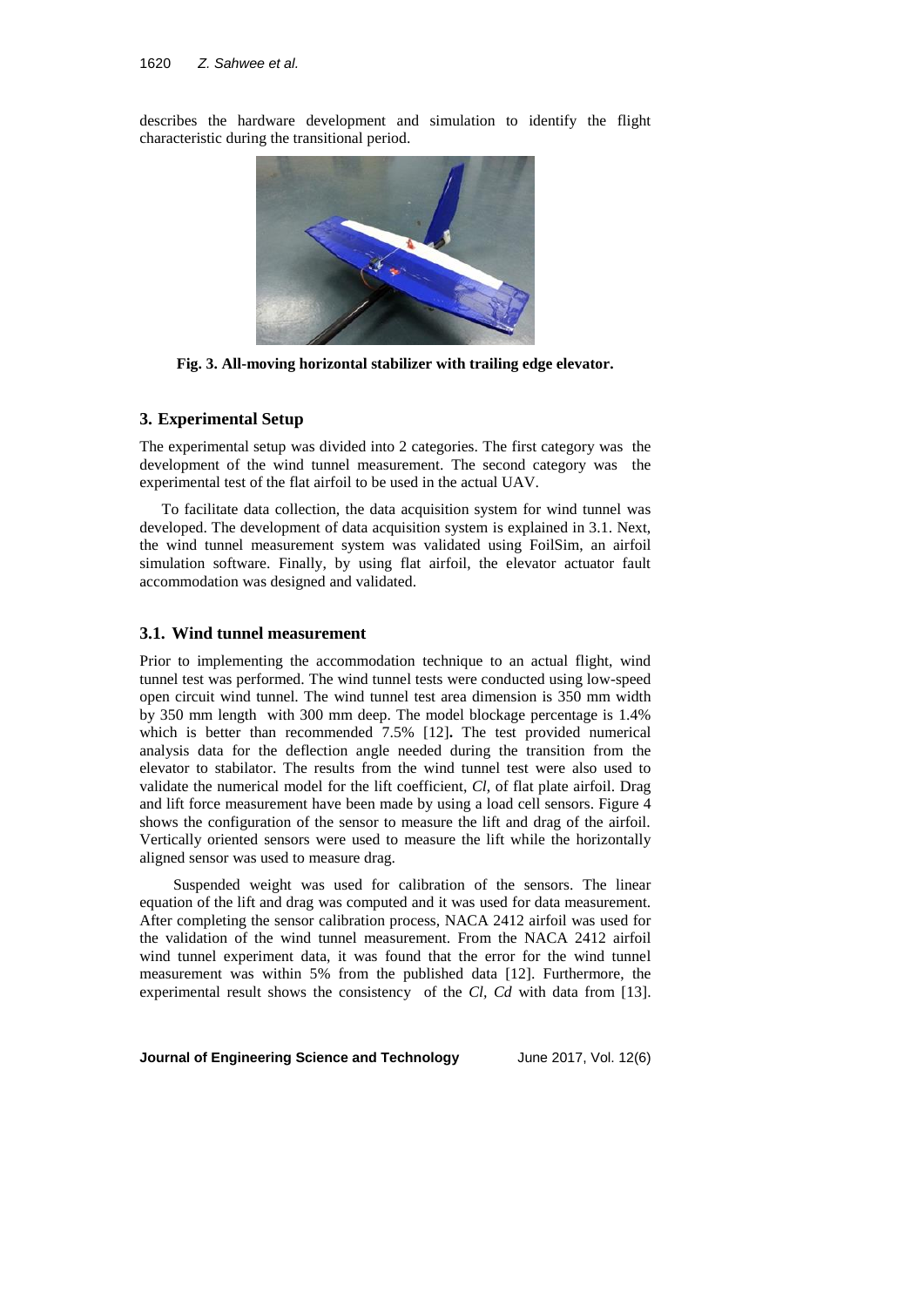Therefore, the wing tunnel data would provide reliable data to evaluate the performance of an airfoil.



**Fig. 4. Wind tunnel measurement setup.**

## **3.2.Flat airfoil validation**

The chord of the flat airfoil test specimen used for the wind tunnel validation was 100 mm and the span was 300 mm with a thickness of 6mm. This particular airfoil was selected since it will be used in the UAV as the horizontal stabilizer. The horizontal stabilizer is shown in Fig. 5 was tested in the wind tunnel for experimental validation of the lift and drag data.



**Fig. 5. Test piece inside wind tunnel.**

 Data from the wind tunnel test was used to validate the characteristic of the flat airfoil. The relationship between lift generated and the lift coefficient,  $C_l$ , is shown in Eq.  $(1)$ .

$$
L = C_l \times \frac{\rho V^2}{2} \times A \tag{1}
$$

where L is lift,  $C_l$  is lift coefficient,  $\rho$  is air density in kg/m<sup>3</sup>, V is the air velocity in m/s and *A* is wing area in  $m^2$ .  $C_l$  is usually determined experimentally in wind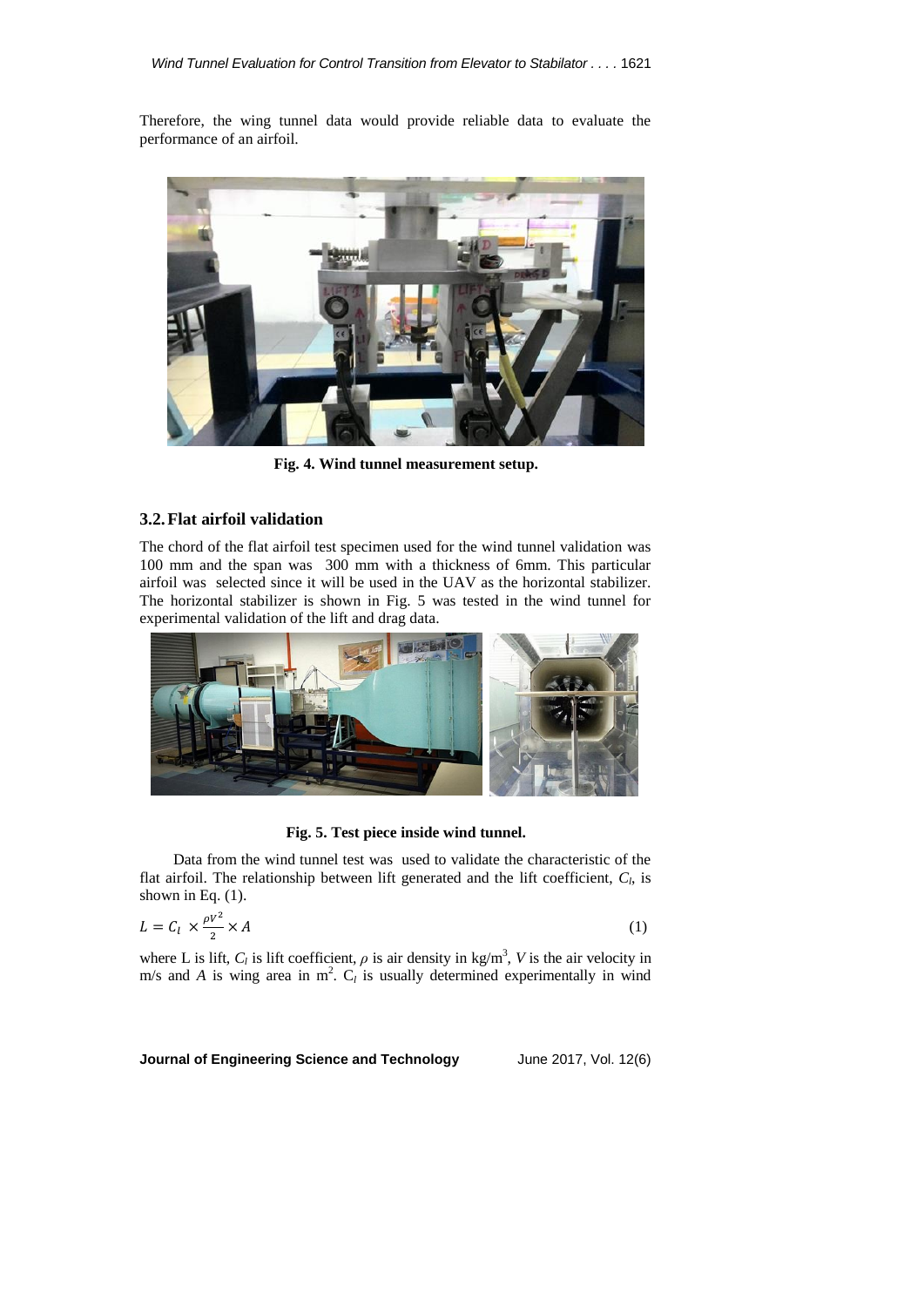tunnel test. Analytically, *C<sup>l</sup>* for flat plate airfoil, (if only small angles of attack are considered so that no flow separation occurs) can be determined [14] from Eq. (2).

$$
C_l = 2\pi \propto (2)
$$

where  $\alpha$  is the angle expressed in radians.

# **4. Results and Discussion**

## **4.1.Airfoil simulation**

A software to analyze the lift coefficient called FoilSim was used in this study. FoilSim is a computer simulator program developed by NASA Glenn Research Center that calculates the total lift of a specified wing. Flat plate with a dimension of 300 mm  $\times$  100 mm (similar to wind tunnel test specimen) was used as the airfoil. The simulation was conducted using Reynolds number, Re, of 73000. This value of Reynolds number was used since the UAV will be operating around this condition. FoilSim simulation result indicated that the test specimen maximum lift occurred at angle of attack of  $15.5^\circ$  with lift coefficient of 1.237 as shown in Fig. 6. After  $16^{\circ}$  angle, the flat plate airfoil started to stall. Stall occurred when increasing the angle did not generate additional lift.



**Fig. 6. Foilsim analysis of flat plate airfoil.**

FoilSim results were compared with results from equation 2. Figure 7 shows the comparison results.

The numerical model shows a slightly higher lift coefficient compared to the FoilSim simulation. Since the numerical model only valid for a small angle, after 14° deflection onwards, the numerical estimation did not show any stall characteristics. On the other hand, FoilSim shows that the stall started to occur at 15°.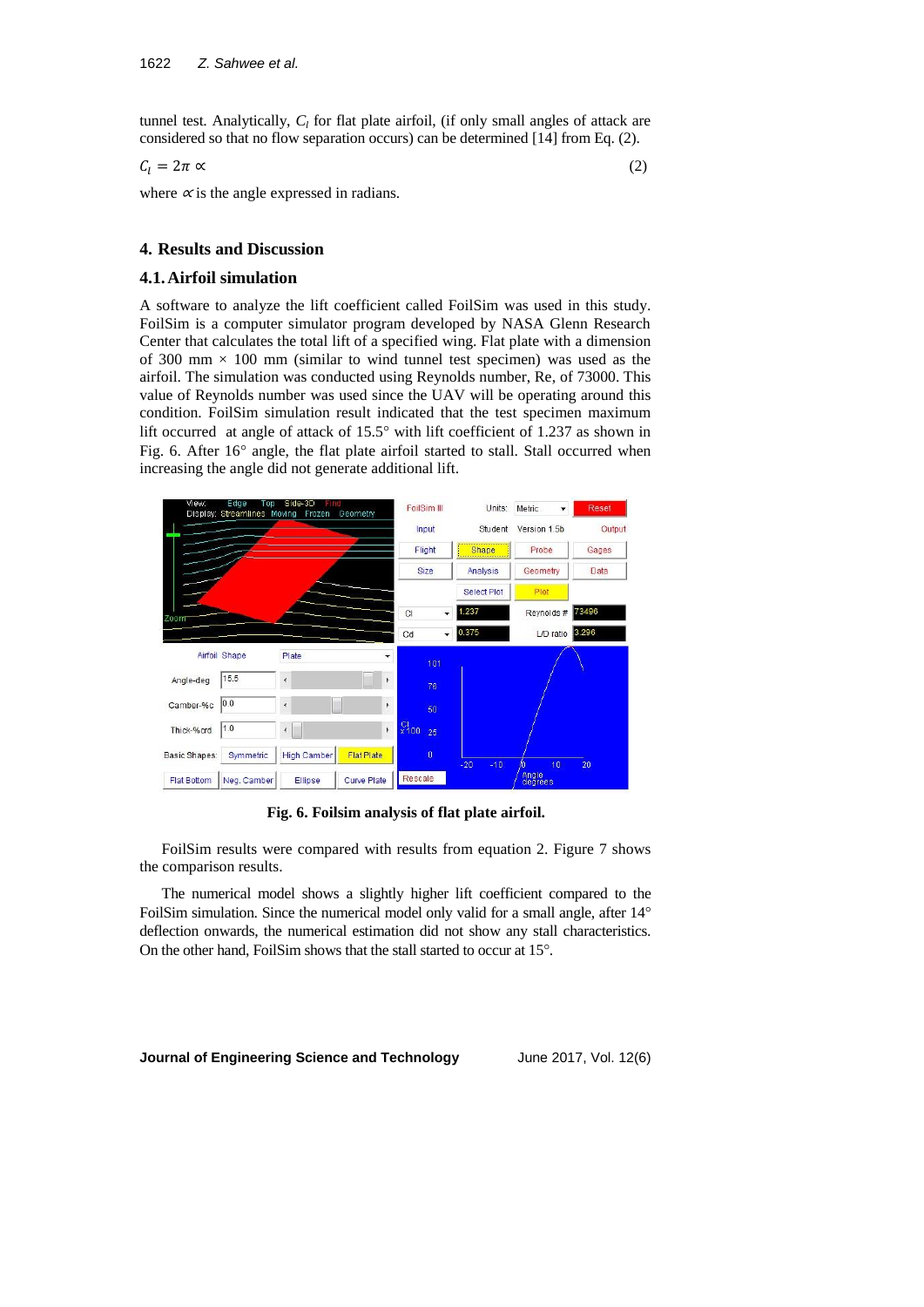

**Fig. 7. Estimation of lift coefficient using flat plate airfoil.**

## **4.2.Wind tunnel**

Wind tunnel test was conducted to validate the simulation results. The tests were conducted with the flat airfoil positioned at  $0^{\circ}$  to  $16^{\circ}$  angle with  $1^{\circ}$  increment. The maximum angle of  $16^{\circ}$  was chosen as the maximum deflection based on the simulation result which predicts the stall occurs at 15 degree. Tests were conducted at a wind speed of 10 m/s.

By comparing the simulated and experimental results, the flat airfoil showed an early stall which occurs at  $10^{\circ}$  angle compared with the simulation which showed stall at 15°. The Wind tunnel test also indicated a slightly higher lift coefficient compared to numerical model and FoilSim simulation data. Maximum lift coefficient was also higher from wind tunnel test which was 1.7 compared with the lift coefficient from FoilSim simulation which was maximum at 1.2. With this data, the stabilator movement will be designed with movement less than  $10^{\circ}$  to prevent stall of the tail section. Comparison data from the wind tunnel test with simulation result is presented in Fig. 8.



**Fig. 8. Test piece inside wind tunnel at speed of 10 m/s.**

Another test was conducted using the wind tunnel to compare the lift coefficient while using different elevator angle. An elevator control surface was embedded to the trailing edge of the flat airfoil. The elevator ratio was set at 30%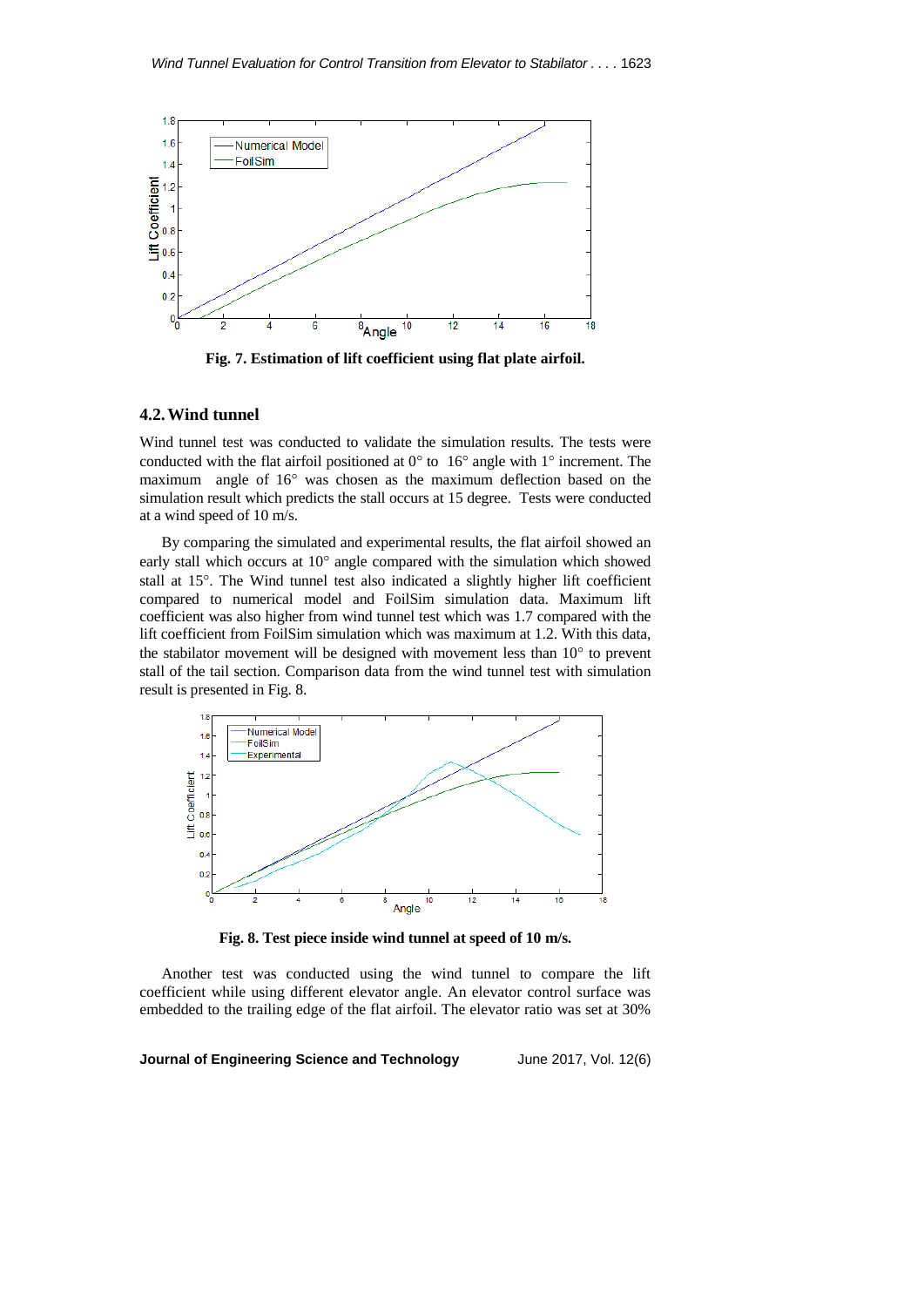(which is 30 mm) of the chord length of the horizontal stabilizer while the span was similar to the horizontal stabilizer length which was 300 mm. Figure 9 shows the result from the test.



**Fig. 9. Lift coefficient using 2 different wind speeds.**

Wind speed of 10 m/s and 15 m/s were used for the tests. The tests were conducted using the elevator angle set at  $0^\circ$ ,  $5^\circ$ ,  $10^\circ$ ,  $15^\circ$ ,  $20^\circ$ ,  $25^\circ$ ,  $30^\circ$ ,  $35^\circ$ ,  $40^\circ$ and  $45^{\circ}$  while maintaining the horizontal stabilizer at  $0^{\circ}$  angle relative to the wind.

Figure 10 shows the data from the test. The movement of the elevator can be as maximum as 45° without causing the airfoil to stall. On the other hand, the horizontal stabilizer started to stall at  $11^{\circ}$  angle. For the same lift coefficient, smaller deflection angle was also observed for the stabilator surface. For example, at a lift coefficient of 1.0, the elevator needs to be deflected at  $24^{\circ}$ , while the horizontal stabilizer needs only  $4^{\circ}$  of deflection at a wind speed of 15 m/s. In practical application, the movement of the elevator is limited to  $+25^{\circ}$  which translates to about  $+5^{\circ}$  for the stabilator deflection.

During a flight, the faulty elevator control surface might stuck at certain fixed angle. If this condition occurs, the stabilator needs to overcome the force created by the elevator to maintain the pitch stability. Thus, another test was conducted in the wind tunnel using variable elevator and horizontal stabilizer angle. For this test, the elevator is varied from  $0^{\circ}$ ,  $5^{\circ}$ ,  $10^{\circ}$ ,  $15^{\circ}$ ,  $20^{\circ}$ ,  $25^{\circ}$ ,  $30^{\circ}$ ,  $35^{\circ}$ ,  $40^{\circ}$  and  $45^{\circ}$ . Lift, in Grams, is measured from the resultant elevator deflection. Next, at each elevator angle, the horizontal stabilizer is deflected at a negative angle until the lift generated equals 0. This provides data for the angle needed for the stabilator to counter act the elevator force.

From the elevator angle plot in Fig. 10, increasing the elevator angle results in the increase of the lift force (measured in Grams). At elevator deflection angle of  $20^{\circ}$ , the resultant lift force of the airfoil is 150 grams. For example, if the elevator stuck at  $20^{\circ}$ , the equivalent stabilator angle needed to counter act the force is  $-5^{\circ}$ (this will produce -150 Gram of lift). This counter act movement by the stabilator will stabilize the UAV back to level flight instead of the UAV deviates from its altitude. To implement the control reallocation into microcontroller successfully, data fitting process of the lift is produced and its deflection angle is carried out.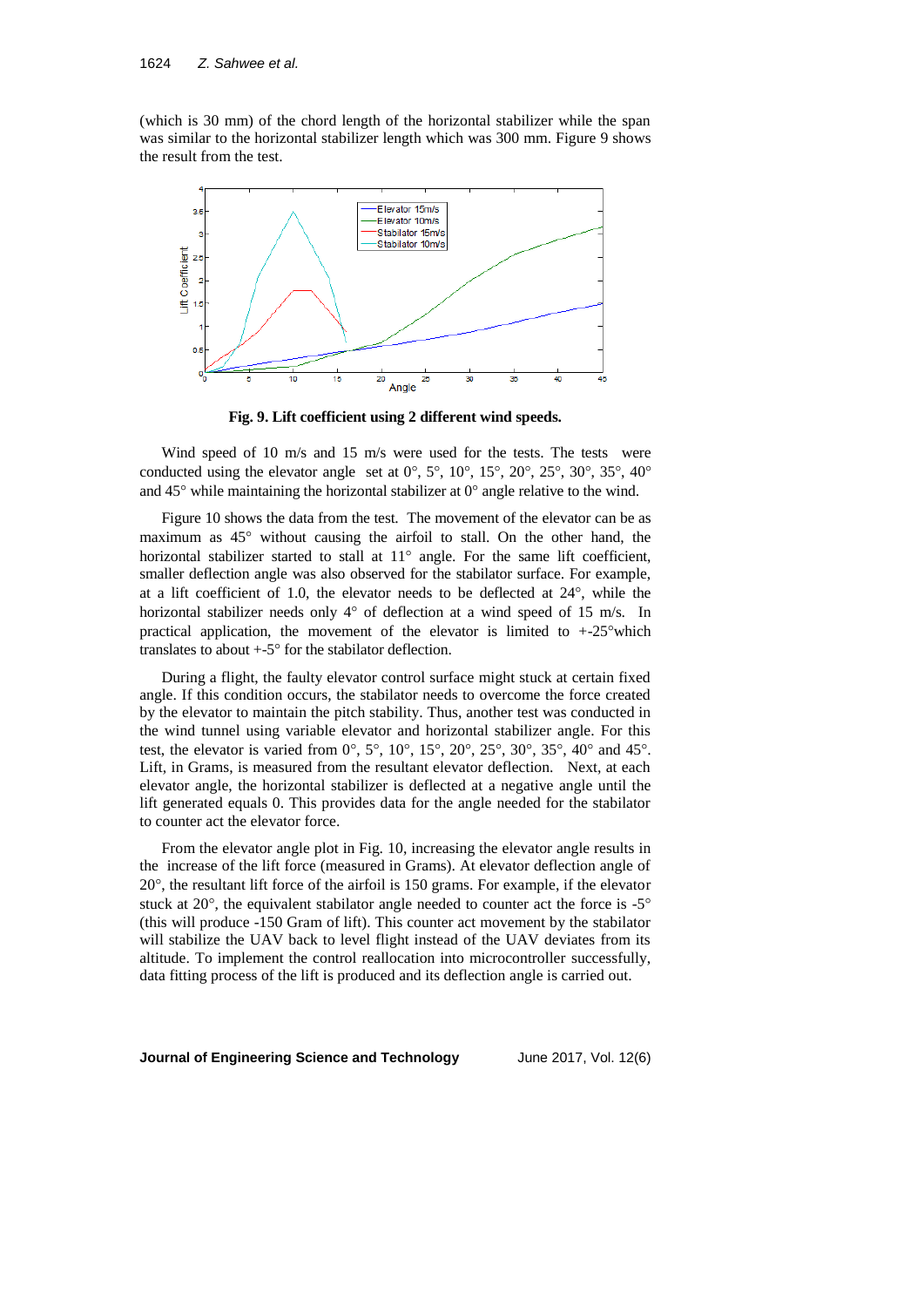

**Fig. 10. Lift generated using elevator and stabilator.**

The data fitting from Fig. 10 provide the stabilator deflection angle if the elevator stuck during flight. Eqs. (3) and (4) show the data fitting result after being processed by MATLAB.

$$
\phi_{elevation} = -0.000063x^2 + 0.15x + 0.11\tag{3}
$$

$$
\phi_{stabilator} = -0.0000097x^2 + 0.029x + 0.13\tag{4}
$$

For the implementation of the control reallocation, elevator position ( $\varnothing_{e\text{levator}}$ ) is known at any given time with the installation of a position sensor. Solving for the root of Eq. (3), will result in the force generated by the elevator. The force value is substitute in equation 4 to solve for the stabilator angle ( $\phi_{stabilator}$ ) needed to stabilize the altitude of the UAV.

### **5. Conclusions**

In this paper, a design to provide control reallocation for elevator control surface of a small Unmanned Aerial Vehicle was simulated. The simulation result was compared with wind tunnel test. The control reallocation technique was used by transferring the faulty actuator to different control surface which having a healthy actuator. Without proper design and analysis, the transfer process would not be satisfied because the different force was generated by the two different control surfaces. Thus, the different gain of the actuator is needed. As the wind tunnel result provides real world application, the data fitting from the wind tunnel test was generated using MATLAB. The emphasis of this research was placed on the changeover process from faulty to healthy actuator. The primary contribution of this research was the data for the reallocation equation which was generated by data fitting. Finally, from the data fitting, control reallocation can then be implemented in the hardware for flight test verification in the future. The applied method will provide temporary stability for the UAV to safely during a mission thus avoiding severe damage.

#### **References**

1. Stojcsics, D. (2012). Flight safety improvements for small size unmanned aerial vehicles. *IEEE 16th International Conference on Intelligent Engineering Systems*. Budapest, Hungary, 483-487.